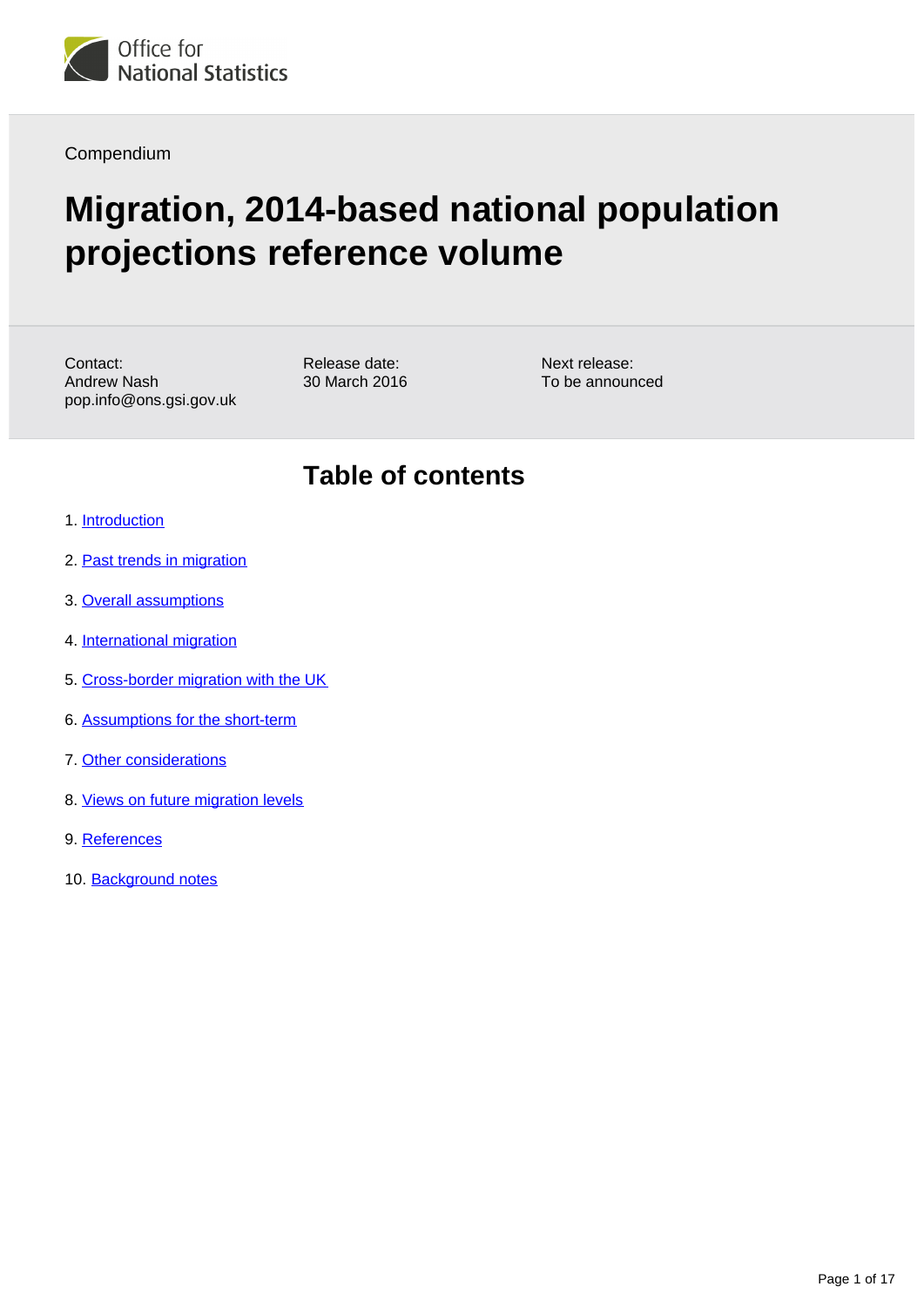## <span id="page-1-0"></span>**1 . Introduction**

In the national population projections, assumptions are made regarding future levels of migration to or from the UK and its constituent countries. This is broken down into international migration (the movement of people to or from countries outside of the UK) and cross border migration (the movement of people between countries of the UK).

In 2012, the Economic and Social Research Council (ESRC) Centre for Population Change (CPC) carried out a review of the migration assumptions-setting methodology for the national population projections  ${}^{1}$ .

The previous assumptions-setting methodology had been in place since the 1991-based projections and the review suggested that whilst these methods were in line with the current practice of many statistical agencies, they were not necessarily in accordance with the recommendations from academic literature, in particular surrounding the use of net migration levels. The methodology was also found to contain a number of "patches" which had to be included to respond to unpredicted changes in trends (for example, for migration from Central and Eastern Europe following the EU enlargement), or specific data situations. These patches were found to reduce the cohesion of the whole system of assumption-setting.

The review recommended that the existing arguments-based methodology should be brought into line with current academic recommendations as a multi-stage redevelopment approach. With the support of a user forum run in parallel to the review, in the 2012-based projections there was a move to modelling migration inflows and outflows separately and a general streamlining of the methodology<sup>2</sup>.

For the 2014-based projections a new SAS-based projections system was developed, enabling the setting and applying of the cross-border (intra-UK) migration assumptions as rates rather than fixed numbers of migrants  $^3$ . Introducing migration rates into the projections is a continuation of the work to implement the recommendations from the ESRC review and is another step towards fully aligning our projections with the most up to date academic ideas. By using rates, cross-border migrant flows change on the basis of the underlying population size and age structure. This means that the projections cannot produce implausible values, such as negative population stocks, when projected fixed levels of emigration are greater than the initial population size. This was previously an issue for Northern Ireland where there is a high level of cross-border migration at some ages.

This chapter summarises the resulting assumptions adopted in the short-term and long-term for the 2014-based population projections, both in terms of international and cross-border migration.

It is important to emphasise that the migration assumptions are based on past demographic trends. They do not attempt to predict the impact that new or future government policies, changing economic circumstances or other factors (whether in the UK or overseas) might have on migration patterns.

## <span id="page-1-1"></span>**2 . Past trends in migration**

Since the early 1980s, the UK has transitioned from being a country characterised by net emigration to one characterised by net immigration. This is due to the fact that the growth in immigration, which has risen from less than 200,000 per year in 1981 to over  $600,000<sup>4</sup>$  in 2014, has outstripped any increases in emigration. Net migration peaked in 2004 to 2005 partly as a result of immigration from countries that joined the EU in 2004. Since the peak, annual net migration has fluctuated between +160,000 and +290,000 per annum.

In the year ending June 2014 (the base year of the projections), 583,000 people immigrated to the UK. Net migration in the year to June 2014 rose to +260,000, a significant increase compared with the previous year. These recent trends are reflected in the migration assumptions.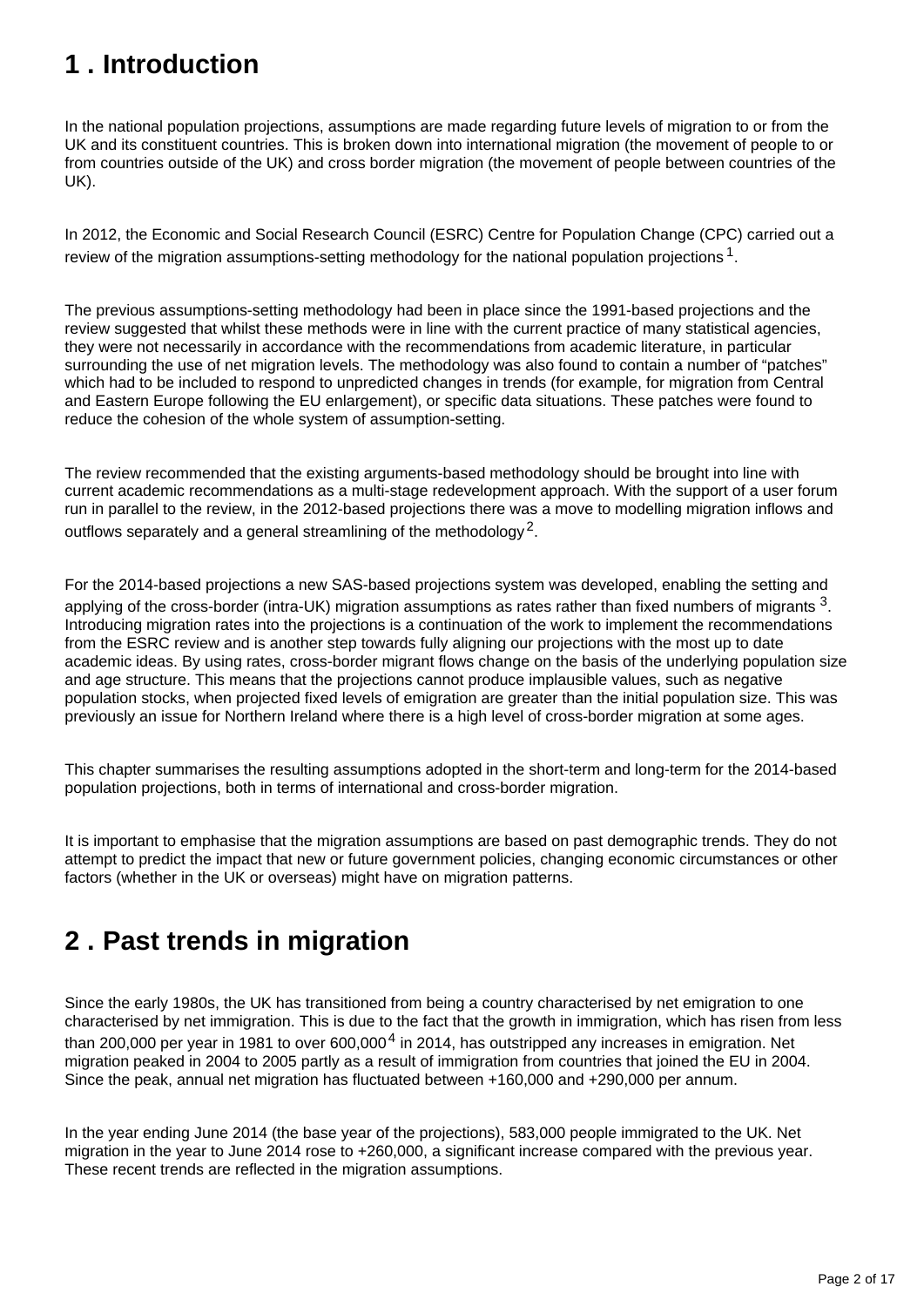## <span id="page-2-0"></span>**3 . Overall assumptions**

The new assumptions result in long-term net migration to the UK of +185,000 each year compared with +165,000 a year in the 2012-based projections, reflecting the rise in net migration to the UK since 2012. Figure 5.1 compares the future net migration assumptions with historical international migration estimates back to 1994 and also includes the assumptions made for the previous 2012-based projections. It is based on mid-year to mid-year, rather than calendar year figures, so the latest "actual" data point shown is the estimated total net inflow to the UK of 260,000 between mid-2013 and mid-2014.





#### **Source: Office for National Statistics**

**Notes:**

- 1. All migration data are displayed on a mid-year basis
- 2. Historical international migration figures for England, Scotland and Wales are primarily based on International Passenger Survey data and Northern Ireland figures are obtained directly from NISRA so aggregate totals may differ from published international migration data
- 3. 2002 to 2010 immigration and emigration figures reflect revisions made in light of the results of the 2011 Census; therefore the totals may differ from the published international migration data

## <span id="page-2-1"></span>**4 . International migration**

We use the United Nations recommendation for defining an international long-term migrant. That is, someone who changes their country of usual residence for a period of at least a year, so that the country of destination effectively becomes the country of usual residence.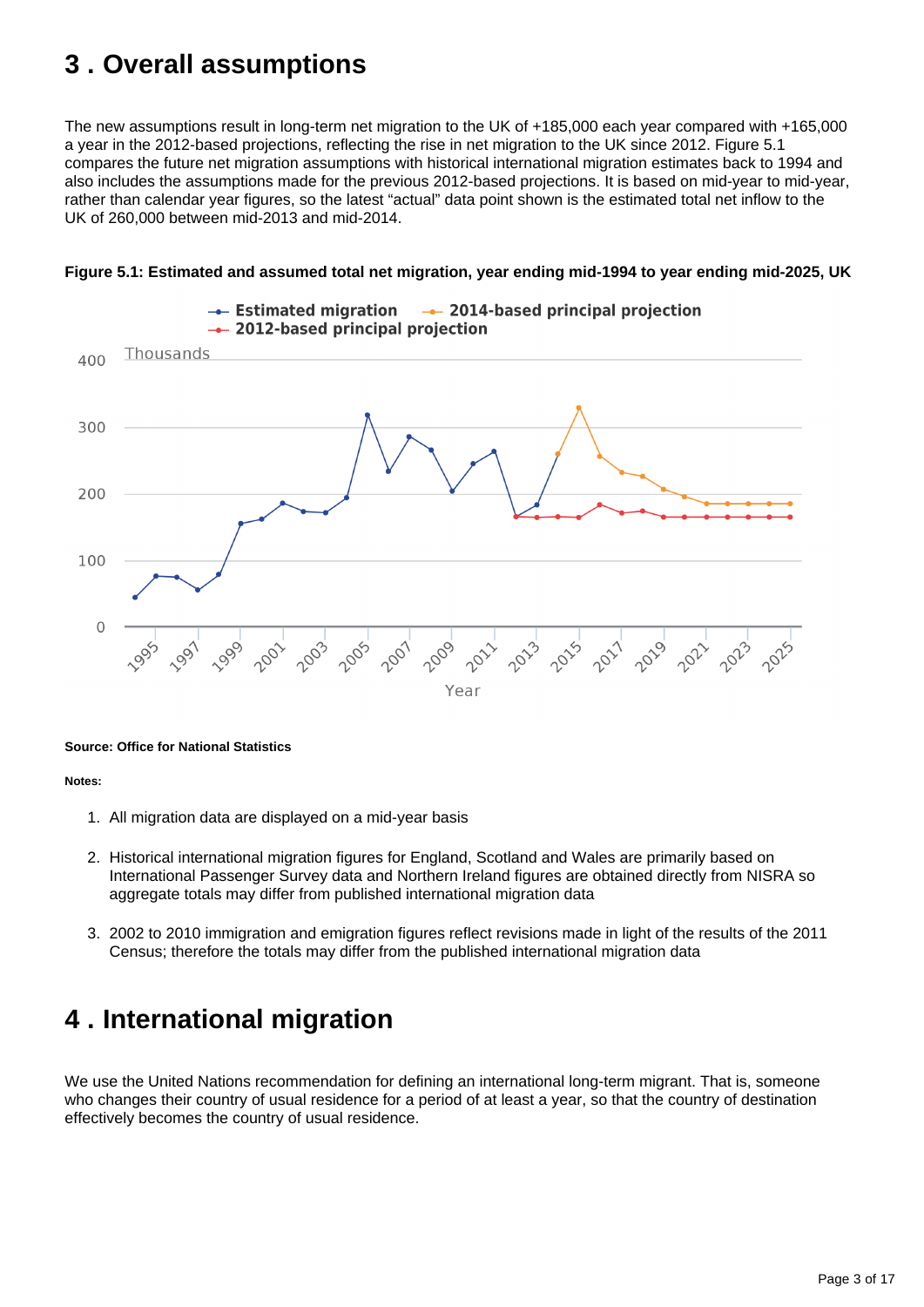International migration figures are derived from a number of sources. The principal source is the International Passenger Survey (IPS). Adjustments are made to account for people who enter or leave the country initially for a short stay but subsequently decide to remain for a year or more ("visitor switchers") and people who originally intend to be migrants but in reality stay in the UK or abroad for less than 1 year ("migrant switchers"). Flows to and from the Republic of Ireland, taking into account the discontinuity in 2008 due to methodological changes, are included in the IPS flows.

Visitor switchers are people who enter or leave the UK for a short visit (that is, less than 12 months) but end up migrating for more than a year. These people are visitors who subsequently become migrants and therefore need to be added to the migration estimates.

Migrant switchers are people who state in the IPS that their intention is to remain in their destination country for more than a year (and are therefore classed as migrants) but who actually leave, or return to, the UK within 1 year, so are actually visitors. They need to be removed from IPS migrant flows. This is effectively the converse situation to visitor switchers. The adjustments for "switchers" are made before modelling so that these components do not have to be modelled separately.

The IPS excludes most, but not all, persons seeking asylum and some dependants of such asylum seekers. Therefore, asylum seekers are modelled separately. Data on asylum seekers and their dependants (based on the number of people applying for asylum) obtained from the Home Office, are used to estimate the number of migrants arriving or leaving Great Britain.

### **Northern Ireland**

From 2008, our migration estimates no longer use IPS data for Northern Ireland and instead use data from the Northern Ireland Statistics and Research Agency (NISRA). In order to obtain the longest possible continuous time series for modelling, Northern Ireland data back to 1992 are obtained directly from NISRA. The NISRA data are derived from administrative sources so they incorporate visitor and migrant switchers, asylum seekers and Republic of Ireland flows into one flow, which means that the modelling of asylum seeker flows has to be carried out at the Great Britain level only.

### **EU accession**

Migrants from EU8 and EU2 countries are modelled as part of the international flows, with any discontinuity encountered after EU accession in 2004 being accounted for during modelling where necessary. This is consistent with the 2012-based projections, but in contrast to previous rounds of projections where migrants from EU8 and EU2 countries were excluded from IPS modelling and adjusted for separately.

### **Modelling of international flows**

International migration flows to and from each UK constituent country and asylum seeker flows to and from Great Britain are modelled separately. Initially the flows were modelled using ARIMA<sup>5</sup>, which is a standard technique for time series forecasting and which was used for the 2012-based projections. A number of models were fitted to each flow, with the most suitable one chosen based on goodness of fit measures.

ARIMA modelling, by its nature, gives more weight to most recent trends in the data. As the UK has recently experienced a period of high net in-migration, the modelled long-term trends assume that these high levels will continue. As this trend is contrary to the expert academic advisory panel's views  $6$  on long-term migration, alternative assumptions (using a moving average approach) were also produced.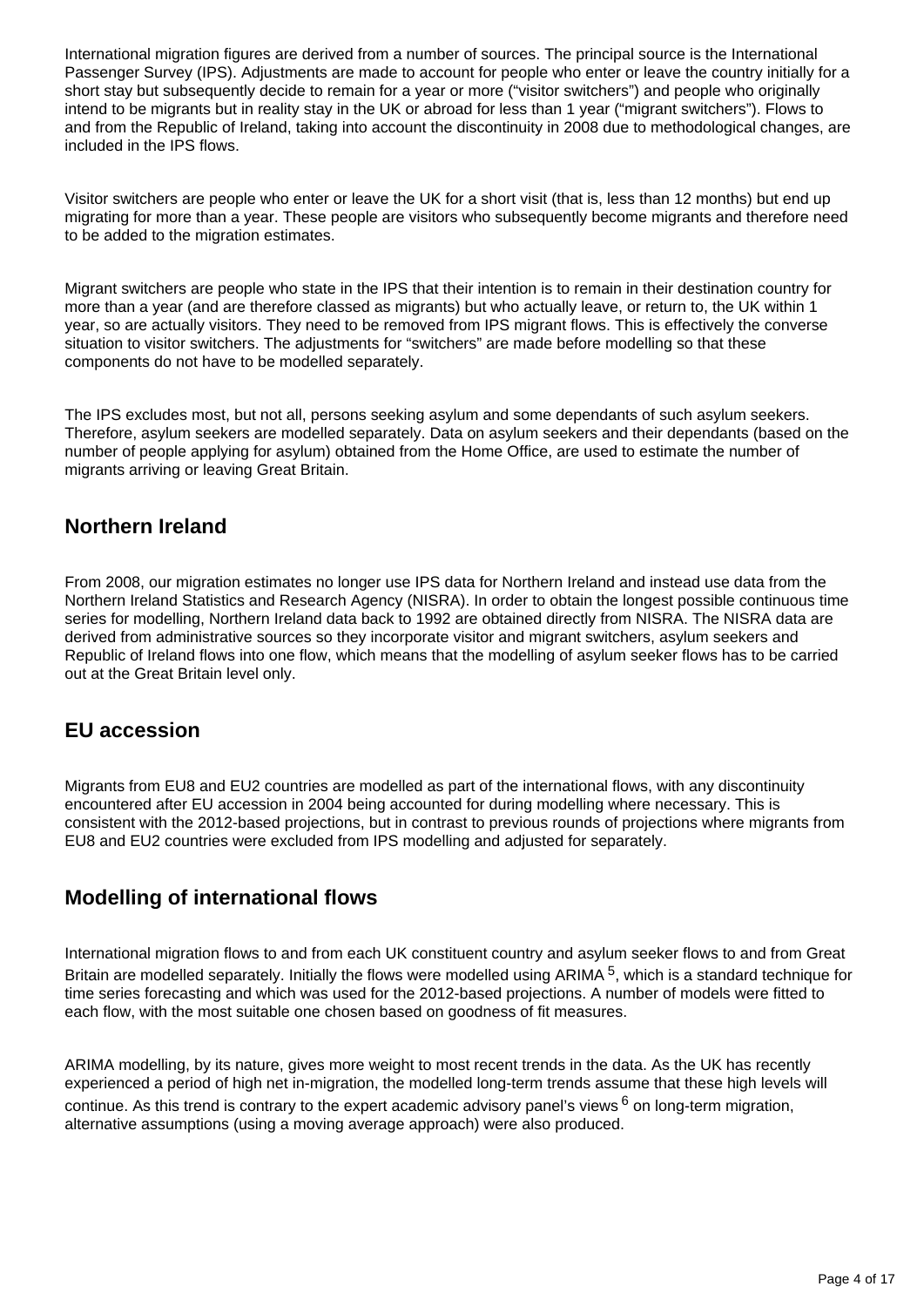The moving average modelling was based on data up to mid-2014 with the length of the time series used dependent on the data source. For international immigration and emigration, a 25 year moving average was calculated for each flow to/from England, Scotland and Wales. For Northern Ireland a 20 year moving average was used, as a consistent time series of data was not available for 25 years. For asylum seekers a 10 year moving average was calculated for each flow. This time frame was selected to exclude the unusually high historic peak of asylum seekers in Great Britain around the year 2000, after which legislative changes (Nationality, Immigration and Asylum Act 2002) were implemented that reduced unfounded asylum applications.

At the national population projections consultation, the long-term assumptions based on the moving average approach were agreed in preference to those from the ARIMA modelling. The resulting figures were fixed as the long-term assumption for the year to mid-2021 and held constant for the remaining length of the projection. Shortterm assumptions were calculated based on a linear interpolation between the latest estimates (mid-2014) and the long-term assumptions to provide a smooth run-in for each UK country. At the time of producing the national population projection assumptions, migration estimates were available for the year ending December 2014 and National Insurance number allocations to March 2015. These figures were extrapolated and used to adjust the migration assumptions in the first year of the projection to reflect anticipated migration levels.

The separate gross flows for each country were summed to produce total numbers by country and for the UK as a whole. The resulting long-term assumptions can be seen in Table 5.1.

|                                           | <b>England Wales Scotland</b> |       |        | <b>UK</b><br><b>Northern</b><br>Ireland |
|-------------------------------------------|-------------------------------|-------|--------|-----------------------------------------|
| International inflow                      | 438,00012,500                 |       | 32,000 | 13,000 495,500                          |
| International outflow                     | 281,000 9,000                 |       | 23.500 | 12,000 325,500                          |
| Asylum seeker inflow                      | 20.500                        | 1,000 | 1,500  | $-23,000$                               |
| Asylum seeker outflow                     | 7.000                         | 500   | 500    | 8,000                                   |
| Total international inflow                | 458,50013,500                 |       | 33,500 | 13,000 518,500                          |
| Total international outflow 288,000 9,500 |                               |       | 24,000 | 12,000 333,500                          |
| Net international<br>migration            | 170,500                       | 4,000 | 9,500  | 1,000 185,000                           |

Source: Office for National Statistics

The estimated and projected international in and out flows to or from the UK are shown in Figure 5.2.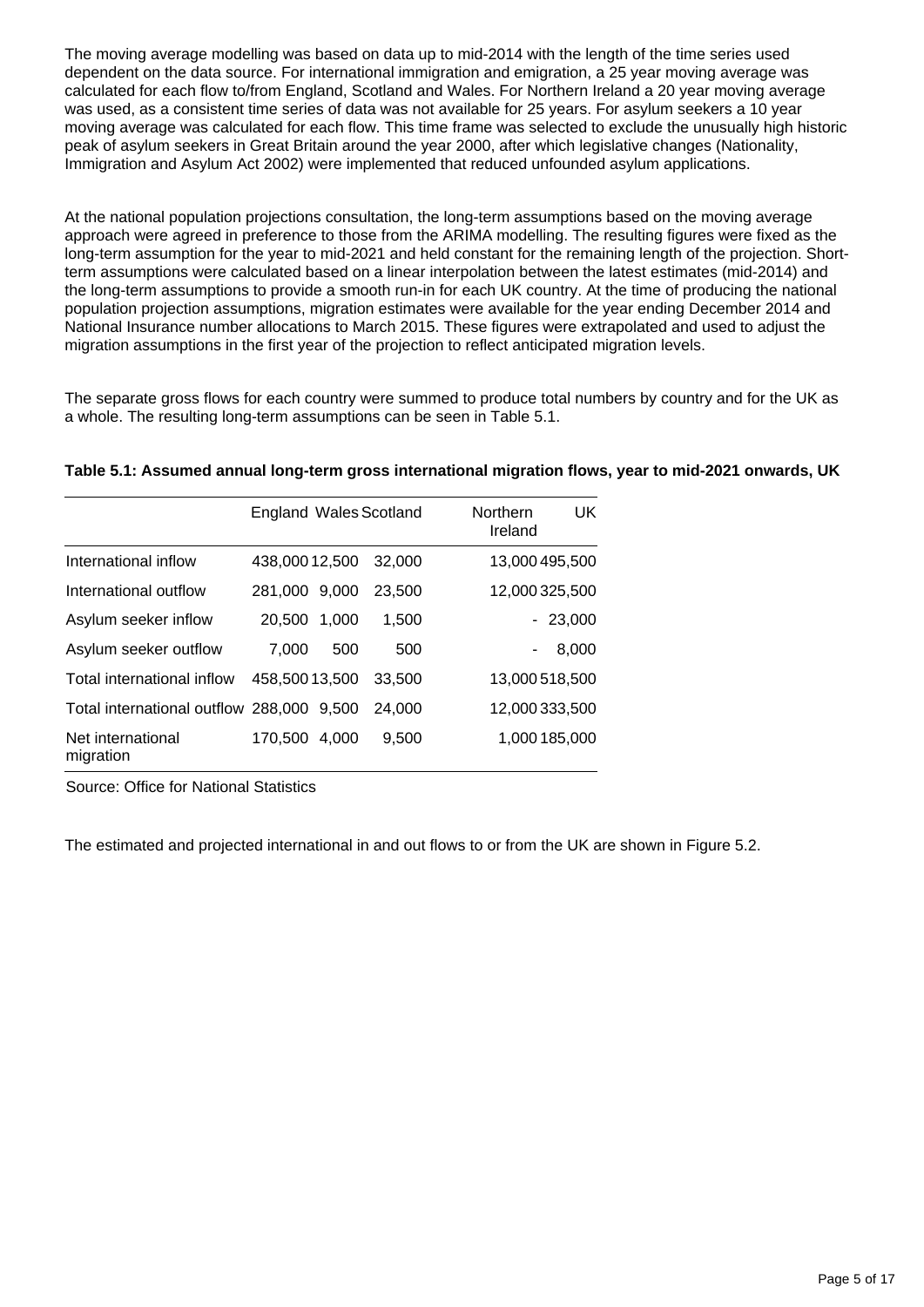#### **Figure 5.2: Estimated and projected international migration to or from the UK, year ending mid-1994 to year ending mid-2025**



#### **Source: Office for National Statistics**

#### **Notes:**

- 1. All migration data are displayed on a mid-year basis
- 2. Figures up to and including the year ending mid-2014 are international migration estimates. Figures for year ending mid-2015 onwards are assumed levels of international migration
- 3. Historical international migration figures for England, Scotland and Wales are primarily based on International Passenger Survey data and Northern Ireland figures are obtained directly from NISRA so aggregate totals may differ from published international migration data
- 4. 2002 to 2010 immigration and emigration figures reflect revisions made in light of the results of the 2011 Census; therefore the totals may differ from the published international migration data

Table 5.2 shows that the long-term international migration assumptions for England, Wales and Northern Ireland are higher than the 2012-based projections and those for Scotland are lower.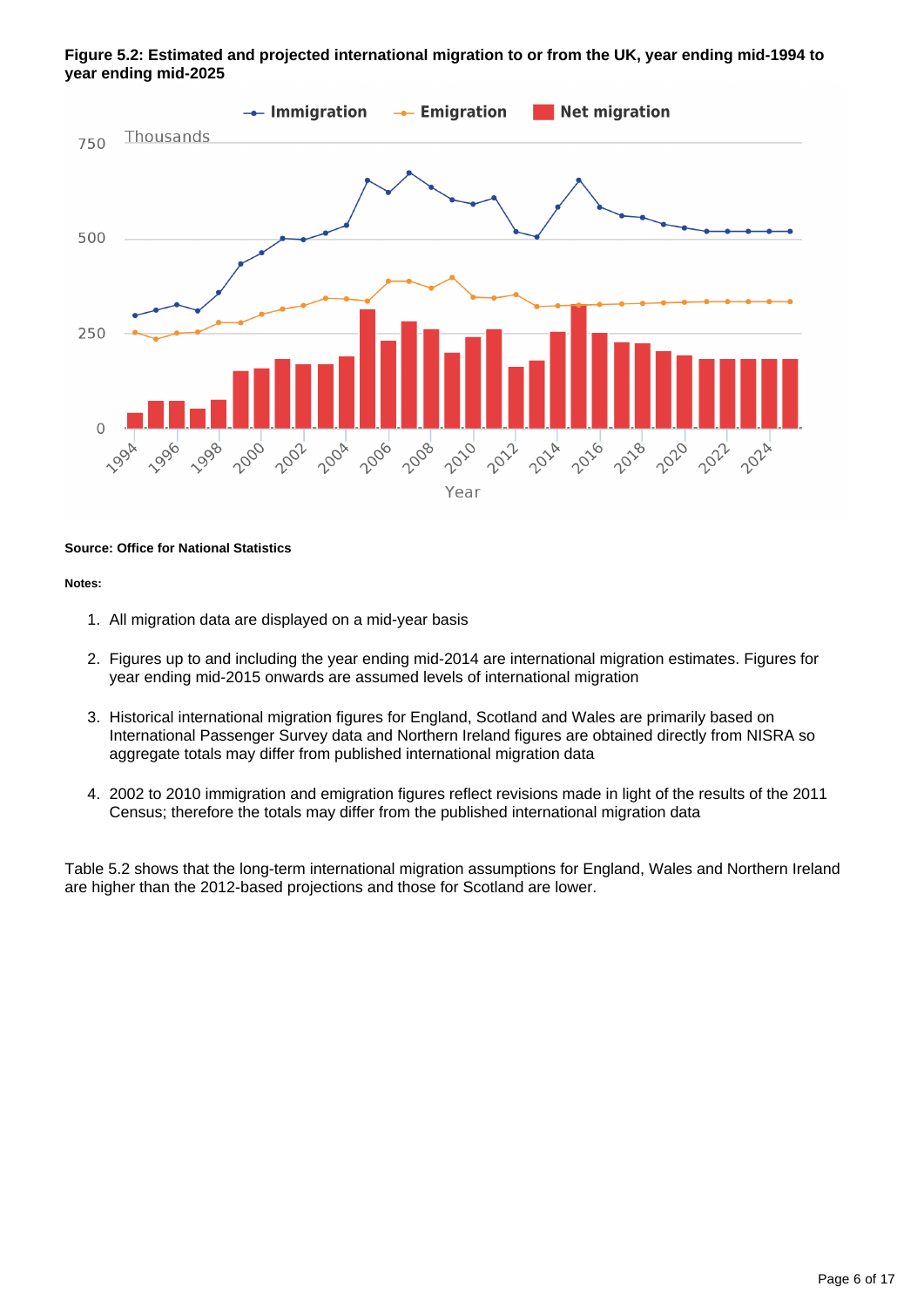#### **Table 5.2: Long-term annual net international migration assumptions, UK and constituent countries, mid-2021 onwards**

| Country          | 2014-based | 2012-based | <b>Difference</b> |
|------------------|------------|------------|-------------------|
| England          | 170,500    | 150,000    | 20,500            |
| Wales            | 4,000      | 3,000      | 1,000             |
| Scotland         | 9,500      | 12,000     | $-2,500$          |
| Northern Ireland | 1,000      | 0          | 1,000             |
| UK               | 185,000    | 165,000    | 20,000            |

Source: Office for National Statistics

Notes:

1. International migration includes IPS, migrant and visitor switchers, asylum seekers and Republic of Ireland flows

The projections assume constant levels of annual net international migration beyond mid-2021. In reality, of course, migration will inevitably continue to fluctuate from year to year, but such long-term fluctuations are impossible to predict. The assumptions should therefore be regarded as representing average annual levels of net migration for the future.

## <span id="page-6-0"></span>**5 . Cross-border migration with the UK**

Regular estimates of the movements of population between countries of the UK are made by the Office for National Statistics, National Records Scotland and the Northern Ireland Statistical Research Agency. These estimates are based on changes of residence recorded by National Health registration systems in the respective countries.

In the 2014-based projections, migration assumptions between countries of the UK have been set as rates rather than as fixed numbers of migrants. Annual age and sex-specific migration rates for each cross-border flow (England to Northern Ireland and so on) are calculated as the number of migrants at the end of the year divided by the population of the country of origin at the start of the year. An average of the rates for the last 5 years (year ending mid-2010 to year ending mid-2014) is then taken. An adjustment is applied to these average rates to take into account the population size of the country of destination in addition to the country of origin. When only the country of origin is taken into account, migration out of fast-growing countries will always increase at a faster rate than that from slow-growing countries. By applying the adjustment, net migration rates to each country over the course of the projection are stabilised and therefore more closely resemble past trends.

These adjusted rates are applied to the population of the country of origin at the beginning of each projection year to calculate the projected number of migrants for each cross-border flow.

Using a rates-based method results in cross-border flows between countries of the UK varying year-on-year as the population size and age structure changes. In the long-term cross-border flows tend to stabilise. In previous rounds of projections, total cross-border migration assumptions to or from the other countries of the UK were set as a constant value in the long-term.

Table 5.3 shows the flows between the 4 UK countries for the year ending mid-2039, 25 years into the projection.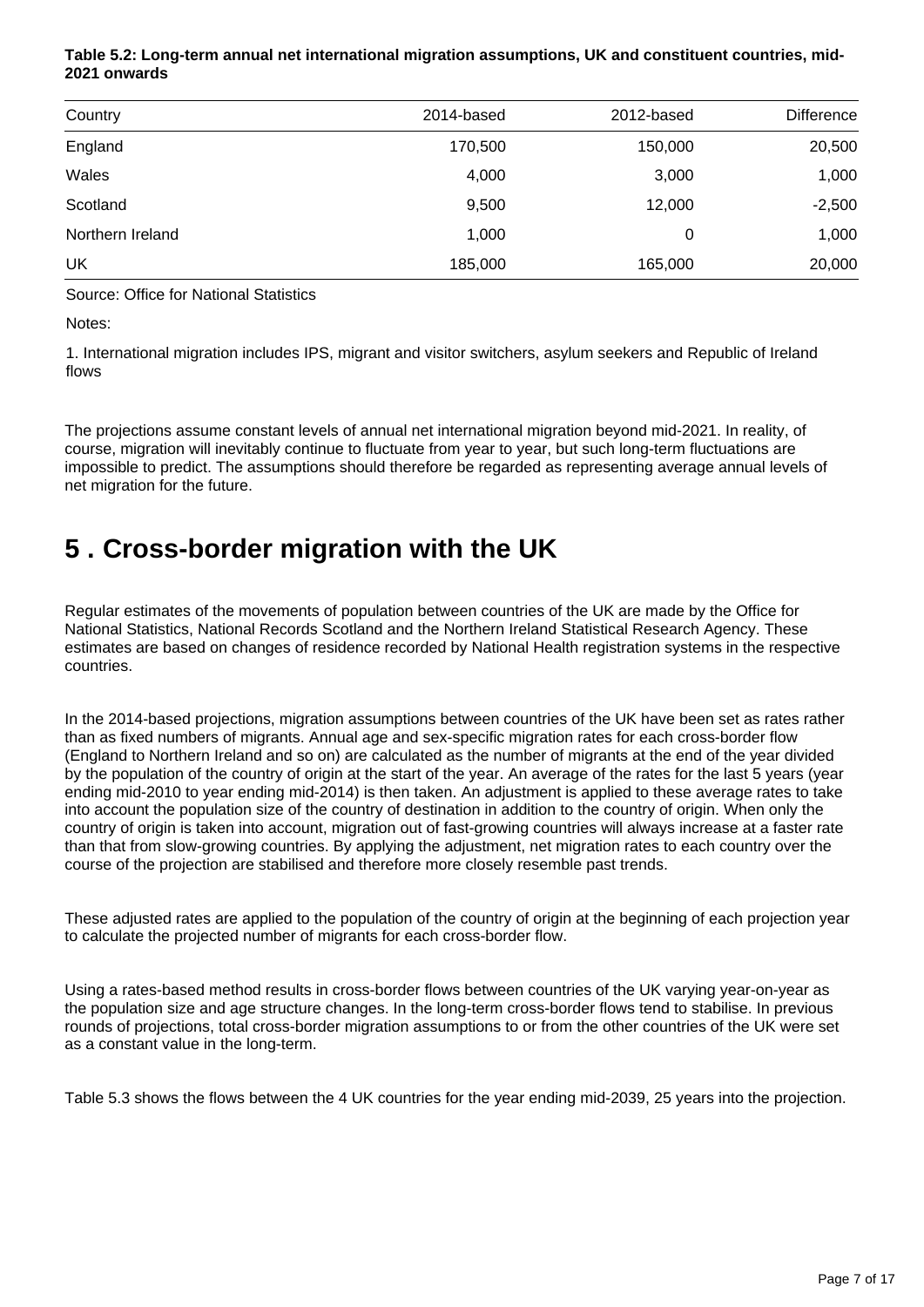#### **Table 5.3: Matrix of assumed long-term cross-border flows between the UK constituent countries, mid-2039**

|                                          | Country of destination |           |        |                     |
|------------------------------------------|------------------------|-----------|--------|---------------------|
| Country of origin England Wales Scotland |                        |           |        | Northern<br>Ireland |
| England                                  |                        | $-55,200$ | 42.700 | 8,200               |
| Wales                                    | 53,600                 |           | 1.500  | 400                 |
| Scotland                                 | 37.600                 | 1.300     |        | 1,900               |
| Northern Ireland                         | 8.800                  | 400       | 2.200  |                     |

Source: Office for National Statistics

Notes:

1. Figures may not sum due to rounding

Table 5.3 shows that numerically the dominant flows within the UK are between the smaller countries and England. England tends to have a net loss to Scotland and Wales, but a small net gain in migrants from Northern Ireland. Scotland has a net gain from all 3 countries. The numbers moving between Wales and Northern Ireland each year are very small with a negligible net gain to Northern Ireland.

Figures 5.3 to 5.6 show the trend in cross-border in- and out-flows for England, Wales, Scotland and Northern Ireland throughout the projection period.



#### **Figure 5.3: Cross-border migration assumptions, England, year ending mid-2015 to year ending mid-2114**

**Source: Office for National Statistics**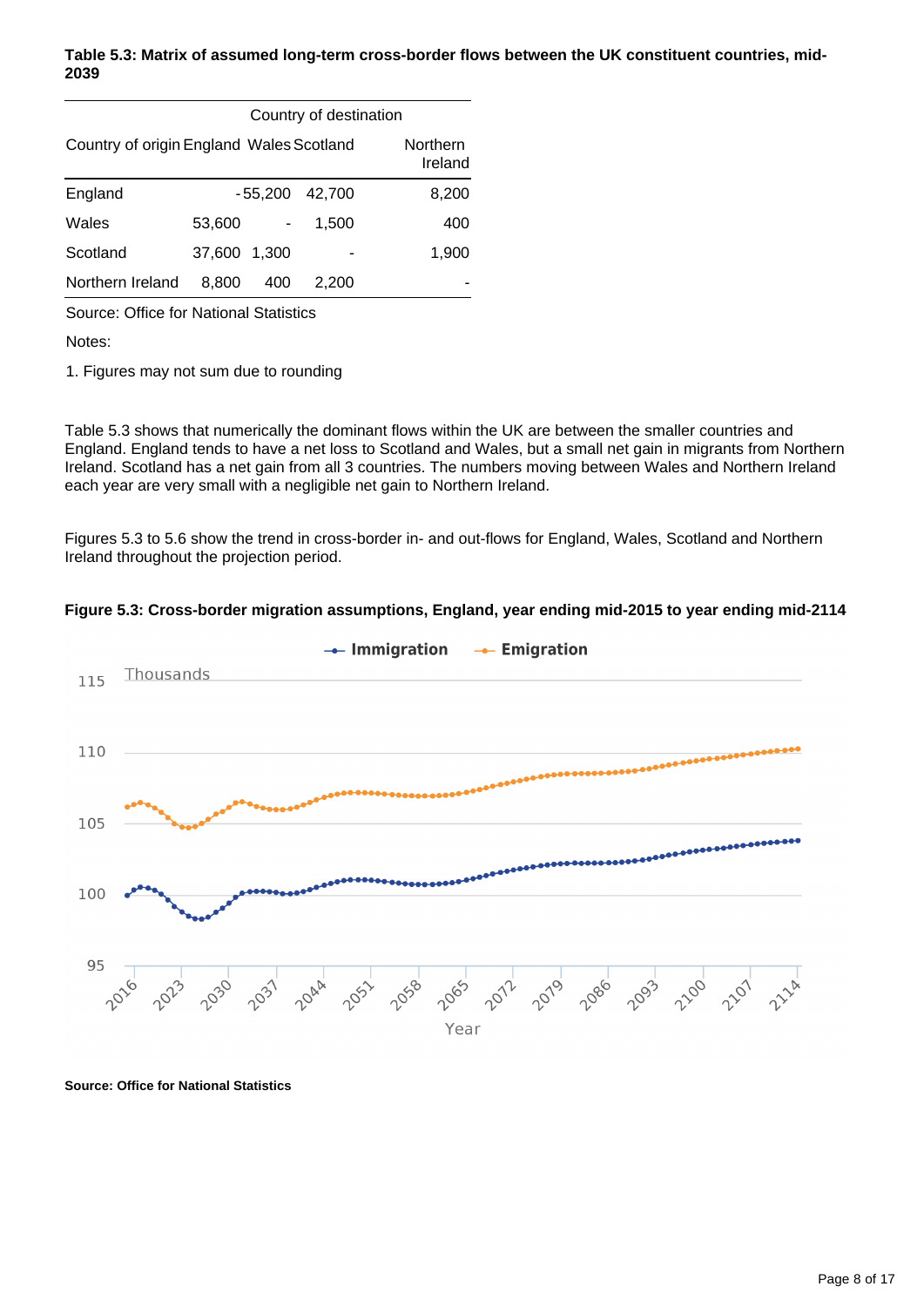



**Source: Office for National Statistics**





**Source: Office for National Statistics**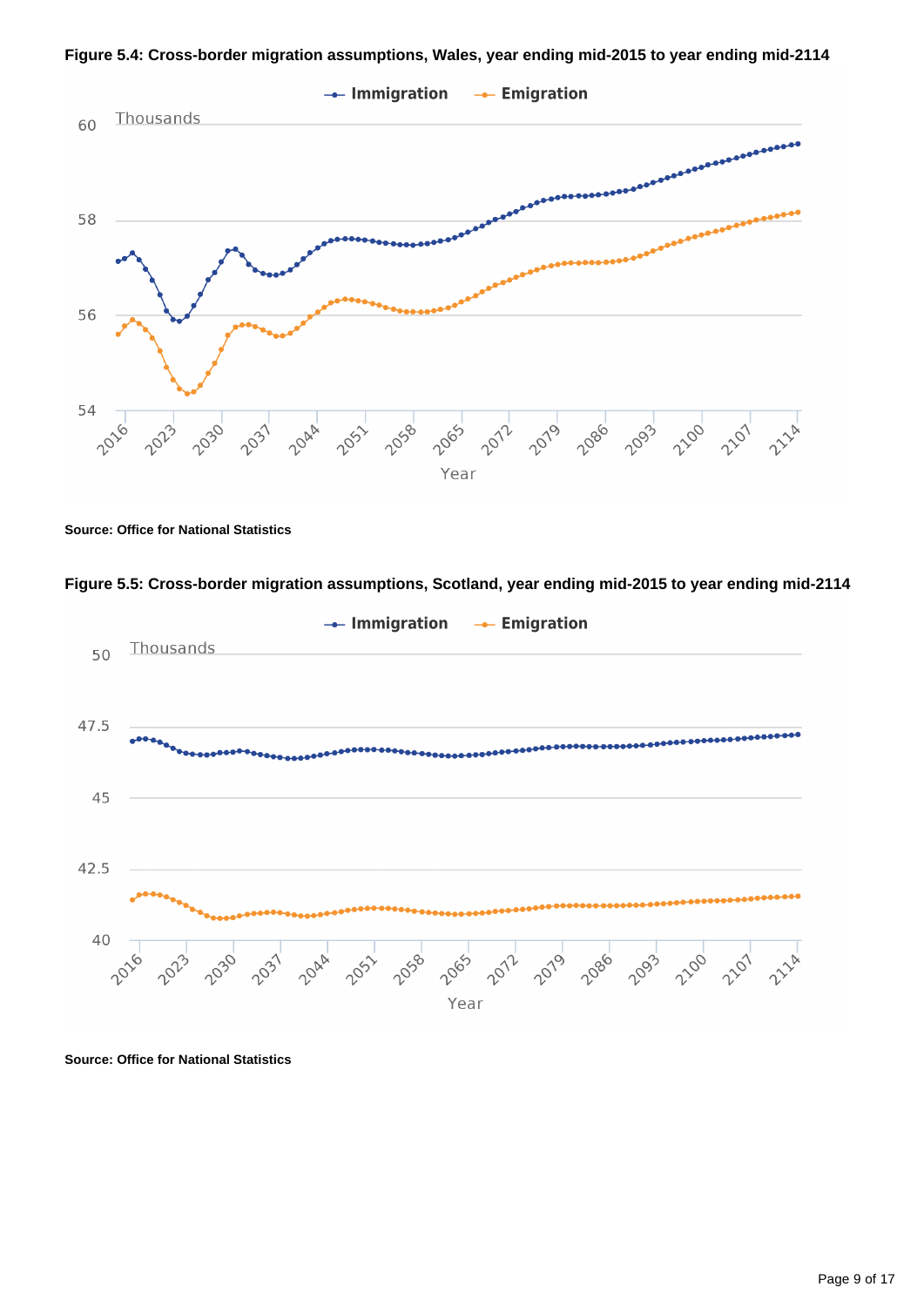

**Figure 5.6: Cross-border migration assumptions, Northern Ireland, year ending mid-2015 to year ending mid-2114**

#### **Source: Office for National Statistics**

For each country, the assumptions show fluctuations in the early years reflecting the impact of the underlying age and sex structure and population sizes of the respective countries. In the long-term the trends stabilise.

Table 5.4 shows the net cross-border migration assumptions for selected years compared with those from the 2012-based projections.

| Table 5.4: Long-term annual net cross-border migration assumptions, UK constituent countries, selected |  |  |
|--------------------------------------------------------------------------------------------------------|--|--|
| years                                                                                                  |  |  |

| 2014-based assumptions |                                              |          |          |          | 2012-based<br>assumptions |          |
|------------------------|----------------------------------------------|----------|----------|----------|---------------------------|----------|
| Country                | Mid-2024 Mid-2039 Mid-2064 Mid-2089 Mid-2114 |          |          |          |                           |          |
| England                | $-6.200$                                     | $-6.000$ | $-6.200$ | $-6.300$ | $-6.400$                  | $-6,500$ |
| Wales                  | 1.400                                        | 1.300    | 1.400    | 1.500    | 1,400                     | 3,000    |
| Scotland               | 5.500                                        | 5.500    | 5,600    | 5,600    | 5,700                     | 3,500    |
| Northern<br>Ireland    | $-700$                                       | $-800$   | $-800$   | $-700$   | $-700$                    | 0        |

Source: Office for National Statistics

For the 2014-based projections, England and Northern Ireland have a projected net outflow of migrants to other countries of the UK, whereas Wales and Scotland have a projected net inflow.

The long-term net cross-border assumptions for England are broadly consistent with the 2012-based projections. Wales and Northern Ireland assume a lower level of net cross-border migration in the 2014-based projections whereas the assumption for Scotland is approximately 2,000 per year higher than the 2012-based projections.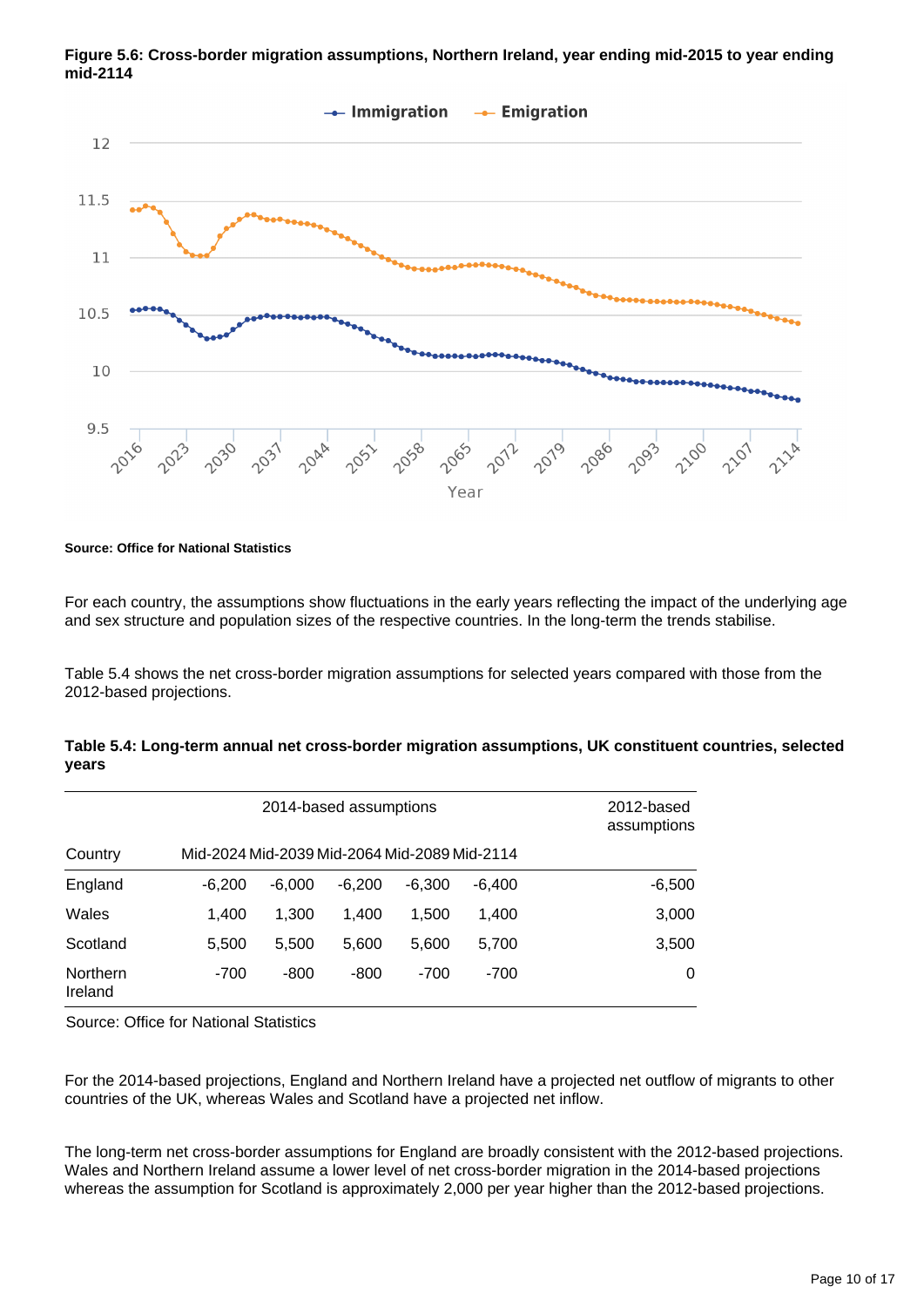## <span id="page-10-0"></span>**6 . Assumptions for the short-term**

Special international migration assumptions have been applied for the first few years of the projection (mid-2015 to mid-2020). The breakdown of these assumptions is shown in Table 5.5. The short-term run-in has been formulated to represent a smooth transition from the last year of actual data to the long-term assumptions, with an adjustment made in the first year of the projection to take into account provisional extrapolated migration estimates for the year to mid-2015. The run-in also includes a short-term armed forces flow, which has been included to account for the planned return of home armed forces personnel and their dependants from Germany.

For cross-border migration, rates are applied in the first few years of the projection in the same way that they are applied throughout the projection period. No distinction is made between the short- and long-term.

### **Home armed forces**

A separate flow to account for the planned return of home armed forces personnel from Germany to England (plus their dependants) is included in the short-term assumptions. This flow is not modelled, rather it is based on actual planned numbers of troops returning up until mid-2018. The flow is set to zero in the long term.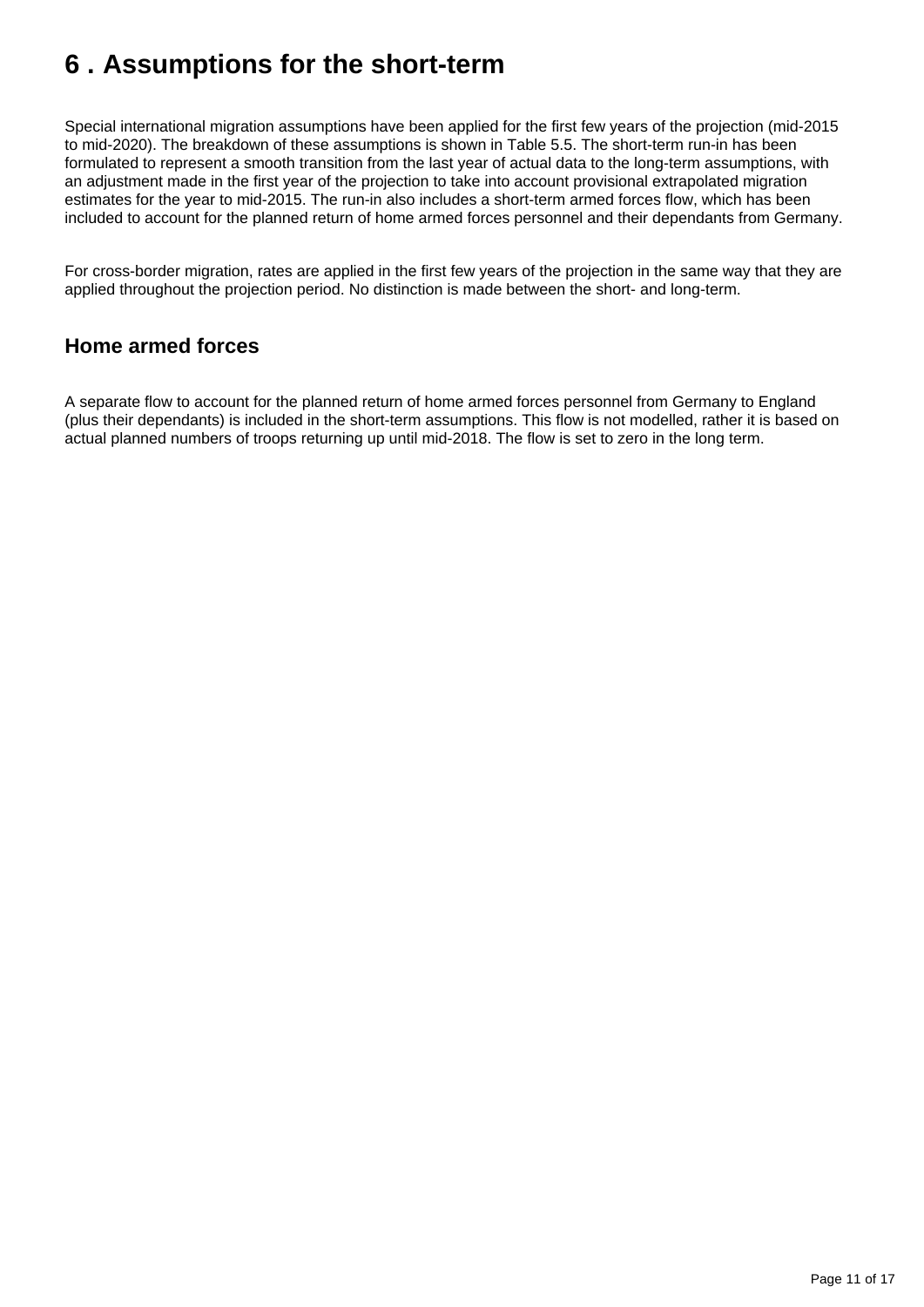|                                                            |                                       |       |     |      | thousands        |
|------------------------------------------------------------|---------------------------------------|-------|-----|------|------------------|
|                                                            | United Kingdom England Wales Scotland |       |     |      | Northern Ireland |
| Total net international migration                          |                                       |       |     |      |                  |
| 2014-15                                                    | 329.0                                 | 304.7 | 7.7 | 13.6 | 3.0              |
| 2015-16                                                    | 256.0                                 | 239.5 | 5.4 | 8.4  | 2.7              |
| 2016-17                                                    | 232.0                                 | 216.0 | 5.1 | 8.6  | 2.3              |
| 2017-18                                                    | 226.0                                 | 210.3 | 4.8 | 8.9  | 2.0              |
| 2018-19                                                    | 206.5                                 | 191.1 | 4.6 | 9.1  | 1.7              |
| 2019-20                                                    | 195.5                                 | 180.7 | 4.2 | 9.3  | 1.3              |
| Long term assumption (2020-21 onwards)                     | 185.0                                 | 170.5 | 4.0 | 9.5  | 1.0              |
| International migration assumption <sup>1</sup>            |                                       |       |     |      |                  |
| 2014-15                                                    | 329.0                                 | 304.7 | 7.7 | 13.6 | 3.0              |
| 2015-16                                                    | 238.5                                 | 222.0 | 5.4 | 8.4  | 2.7              |
| 2016-17                                                    | 227.5                                 | 211.5 | 5.1 | 8.6  | 2.3              |
| 2017-18                                                    | 217.0                                 | 201.3 | 4.8 | 8.9  | 2.0              |
| 2018-19                                                    | 206.5                                 | 191.1 | 4.6 | 9.1  | 1.7              |
| 2019-20                                                    | 195.5                                 | 180.7 | 4.2 | 9.3  | 1.3              |
| Long term assumption (2020-21 onwards)                     | 185.0                                 | 170.5 | 4.0 | 9.5  | 1.0              |
| Returning armed forces from Germany (including dependants) |                                       |       |     |      |                  |
| 2014-15                                                    | 0.0                                   | 0.0   | 0.0 | 0.0  | 0.0              |
| 2015-16                                                    | 17.5                                  | 17.5  | 0.0 | 0.0  | 0.0              |
| 2016-17                                                    | 4.5                                   | 4.5   | 0.0 | 0.0  | 0.0              |
| 2017-18                                                    | 9.0                                   | 9.0   | 0.0 | 0.0  | 0.0              |
| 2018-19                                                    | 0.0                                   | 0.0   | 0.0 | 0.0  | 0.0              |
| 2019-20                                                    | 0.0                                   | 0.0   | 0.0 | 0.0  | 0.0              |
| Long term assumption (2020-21 onwards)                     | 0.0                                   | 0.0   | 0.0 | 0.0  | 0.0              |

#### **Table 5.5: Short-term annual net international migration assumptions, UK and constituent countries, year ending mid-2015 onwards**

Source: Office for National Statistics

Notes:

1. International migration includes IPS, migrant and visitor switchers, asylum seekers and Republic of Ireland flows

## <span id="page-11-0"></span>**7 . Other considerations**

### **Illegal migration**

In line with our estimates of total international migration, no explicit or separate allowance has been made in the projections for illegal migrants entering the UK.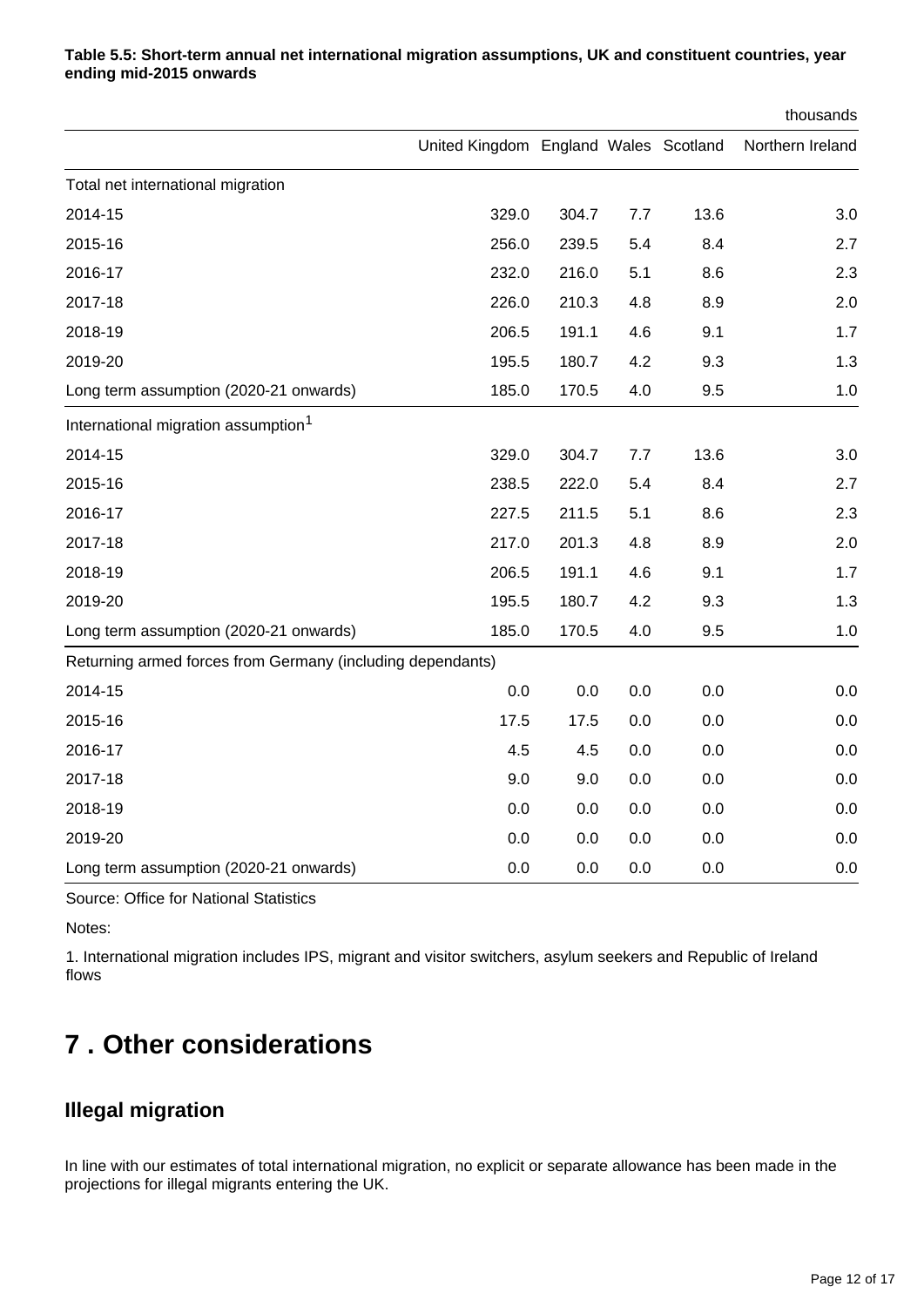### **Age and sex distribution**

For England, Wales, Scotland and Northern Ireland, the assumed age and sex distributions for the international migrant flows have been based on the age-sex distributions of the international migration component in the relevant mid-year population estimates. The assumed distributions were considered separately for immigrants and emigrants and are based on averages of the last 5 years' data (mid-2010 to mid-2014). The international distributions are also applied to the asylum seeker flows because single year of age distributions are not available for this data source.

The long-term net international migration distribution for the UK is summarised in Table 5.6. The table shows that the projections assume slightly more male than female international migrants.

For cross-border migration, age and sex-specific rates were calculated for each cross-border flow (England to Northern Ireland and so on) based on an average of the past 5 years' data. These rates were adjusted year on year to take into account the change in the destination country's proportion of the UK population relative to the reference period (mid-2010 to mid-2014). As adjustments are calculated and applied by age and sex, unlike the long-term international migration assumptions, the age-sex distributions for cross-border migration do not remain constant in the long-term and can vary year on year.

#### **Table 5.6: Assumed annual long-term net international migration by age and sex, UK, 2020 to 2021 onwards**

|             | thousands |                 |                       |  |  |  |
|-------------|-----------|-----------------|-----------------------|--|--|--|
|             |           | 2020-21 onwards |                       |  |  |  |
| Age group   |           |                 | Persons Males Females |  |  |  |
| $0 - 4$     | 17.0      | 9.4             | 7.6                   |  |  |  |
| $5 - 9$     | 10.6      | 5.5             | 5.0                   |  |  |  |
| $10 - 14$   | 11.0      | 5.8             | 5.2                   |  |  |  |
| 15 - 19     | 31.4      | 17.0            | 14.4                  |  |  |  |
| 20 - 24     | 65.1      | 35.4            | 29.8                  |  |  |  |
| $25 - 29$   | 28.5      | 16.1            | 12.4                  |  |  |  |
| $30 - 34$   | 6.1       | 1.8             | 4.4                   |  |  |  |
| $35 - 39$   | 0.7       | 0.3             | 0.4                   |  |  |  |
| 40 - 44     | $-0.7$    | $-2.3$          | 1.6                   |  |  |  |
| 45 - 49     | $3.5\,$   | 2.0             | 1.5                   |  |  |  |
| $50 - 54$   | 2.1       | 0.3             | 1.8                   |  |  |  |
| $55 - 59$   | 2.3       | 0.5             | 1.8                   |  |  |  |
| $60 - 64$   | 2.3       | 0.6             | 1.6                   |  |  |  |
| 65 - 69     | 1.9       | 0.8             | 1.1                   |  |  |  |
| 70 - 74     | 1.1       | 0.4             | 0.7                   |  |  |  |
| 75 and over | 2.1       | 1.0             | 1.1                   |  |  |  |
| All ages    | 185.0     | 94.7            | 90.3                  |  |  |  |

Source: Office for National Statistics

Notes:

1. Figures may not sum due to rounding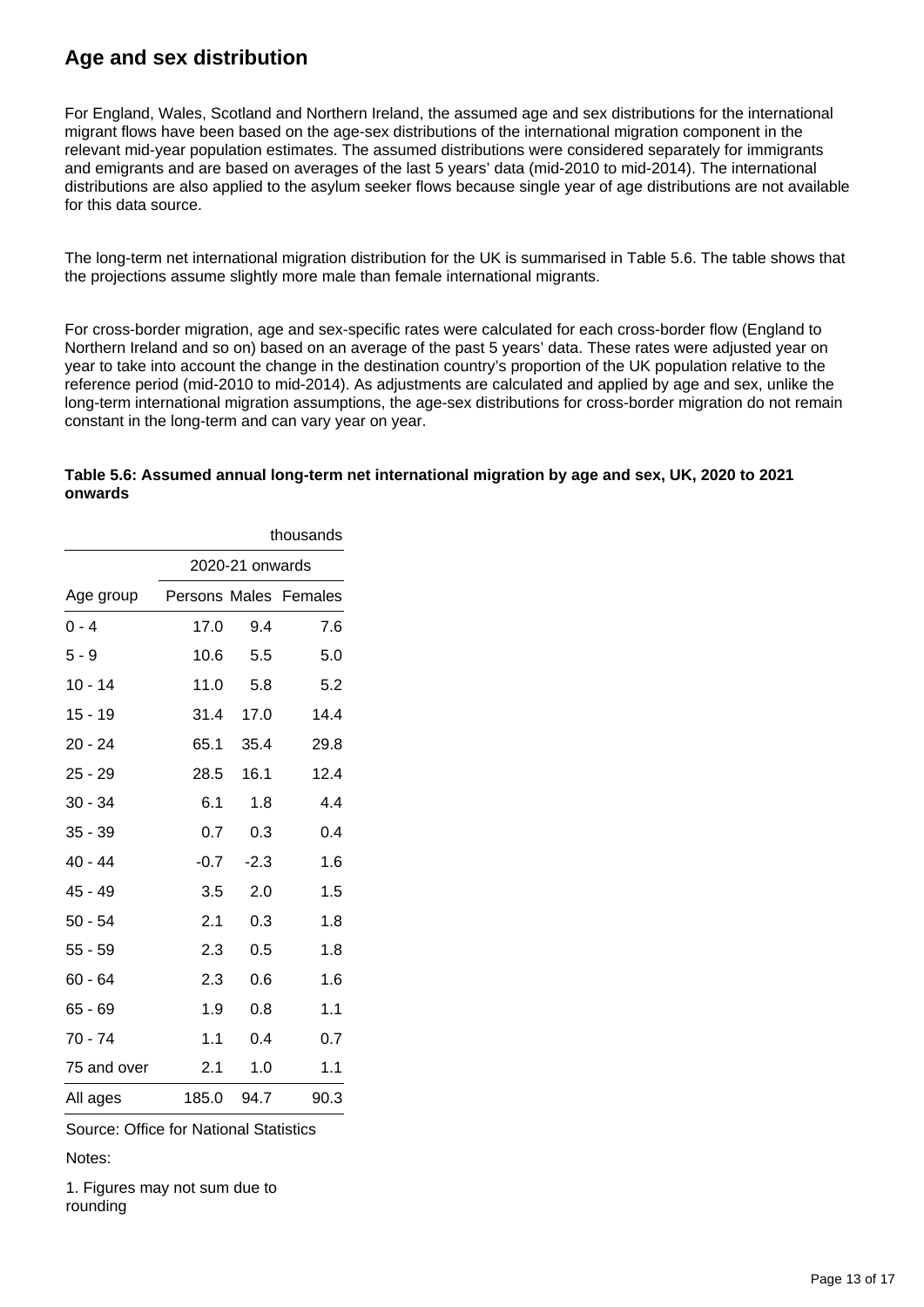The assumed age distributions for international migration to and from the UK are shown in Figures 5.7 and 5.8. All these distributions are highly peaked at the young working ages





#### **Source: Office for National Statistics**

#### **Figure 5.8: Assumed long-term age distribution for international migration to or from the UK, females**



**Source: Office for National Statistics**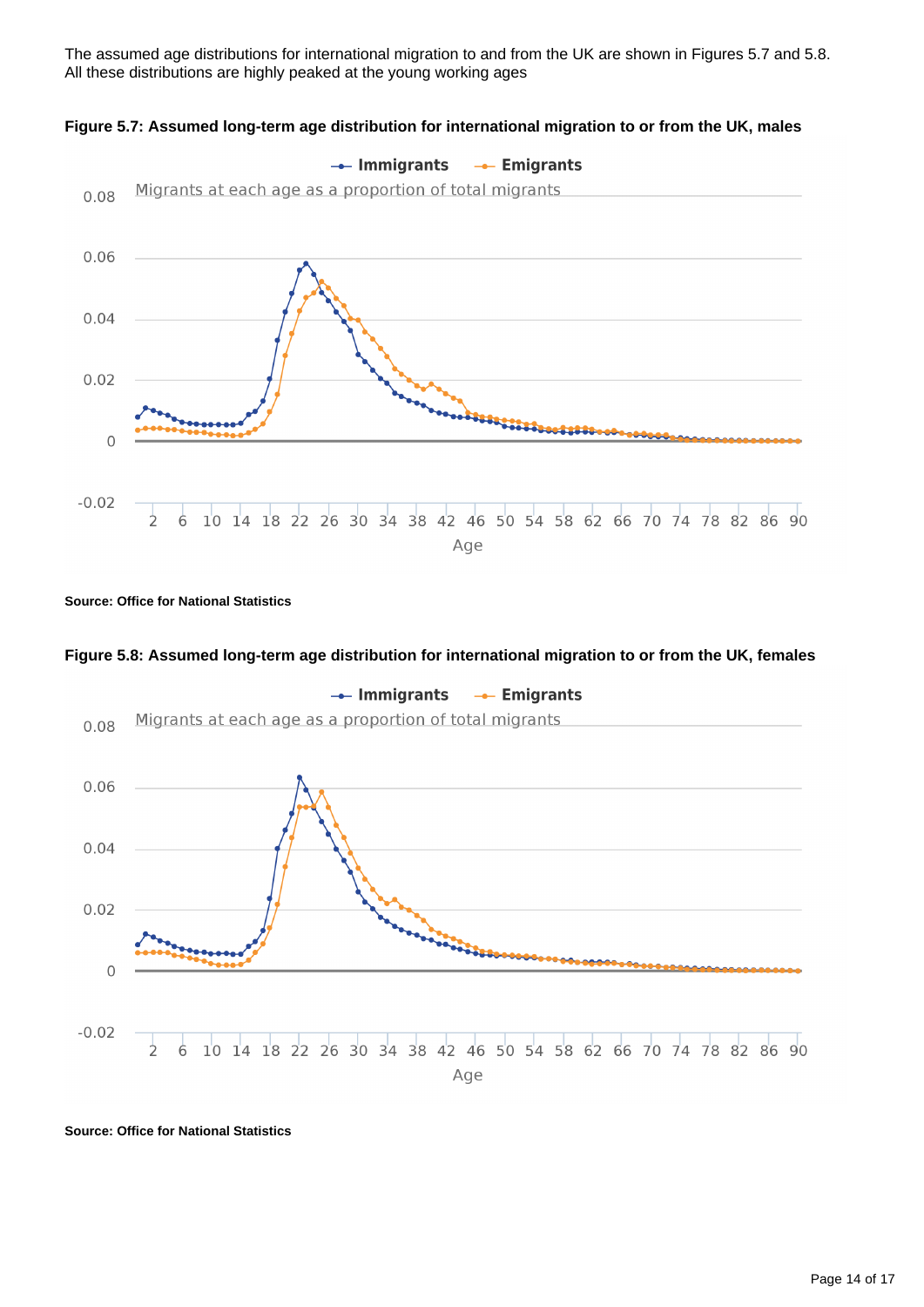## <span id="page-14-0"></span>**8 . Views on future migration levels**

The National Population Projections Expert Advisory Panel of 9 academic demographic experts met in April 2015. In an accompanying questionnaire, the experts were asked for their opinions on the likely levels of international migration to and from the UK in 2018 and 2038 (that is, 5 years and 25 years into the future from the latest 2013 population estimates). A note of the meeting and an analysis of the questionnaire are included in the 2014-based projections October 2015 release, in [Appendices A and B of the Background and Methodology paper](http://www.ons.gov.uk/peoplepopulationandcommunity/populationandmigration/populationprojections/compendium/nationalpopulationprojections/2015-10-29/backgroundandmethodology#toc).

### **Experts' views on migration in the long-term**

Over the last 5 years (2009 to 2013), international in-migration to the UK averaged about 550,000, out-migration 339,000 and net migration (taking into account revisions after the 2011 Census) 215,000 per year. Experts were asked their views on the expected level of migration to and from the UK in the future.

The average response for the expected level of annual immigration to the UK in 2038 was 530,000, with an average 95% confidence interval of 309,000 to 750,000.

With respect to emigration from the UK, the average response for the expected level of annual emigration in 2038 was 383,000, with an average 95% confidence interval of 256,000 to 531,000.

The average annual net migration derived from the experts' responses for 2038 was a net inflow of +153,000 per year, with an average confidence interval of 0 to 377,000.

Three experts responded with a lower confidence interval level that was less than zero suggesting they thought it possible there could be negative UK net migration in the future.

The experts' average long-term net migration figure to the UK (+153,000) is lower than the 2014-based long-term assumption of +185,000 per year. The difference is due predominantly to the emigration estimate which experts on average predicted to be 383,000 per annum, compared with an assumption of 333,500.

### **Experts' views on migration in the short-term**

The average response for the expected level of annual immigration to the UK in 2018 was 535,000, with an average 95% confidence interval of 360,000 to 660,000.

With respect to emigration from the UK, the average response for the expected level of annual emigration in 2018 was 355,000, with an average 95% confidence interval of 280,000 to 438,000.

The average annual net migration derived from the experts' responses for 2018 was a net inflow of +188,000 per year, with an average confidence interval of 78,000 to 321,000.

The experts' averages show a small decrease in immigration and an increase in emigration between the shortterm and long-term. This gives an overall fall of the experts' average net migration figure of 35,000 between 2018 and 2038. The experts' short-term in, out and net figures are broadly in line with the 2014-based long-term assumptions of 518,500, 333,500 and +185,000 respectively.

### **Specific scenarios**

The experts were also asked to consider the effects of certain specific situations on migration.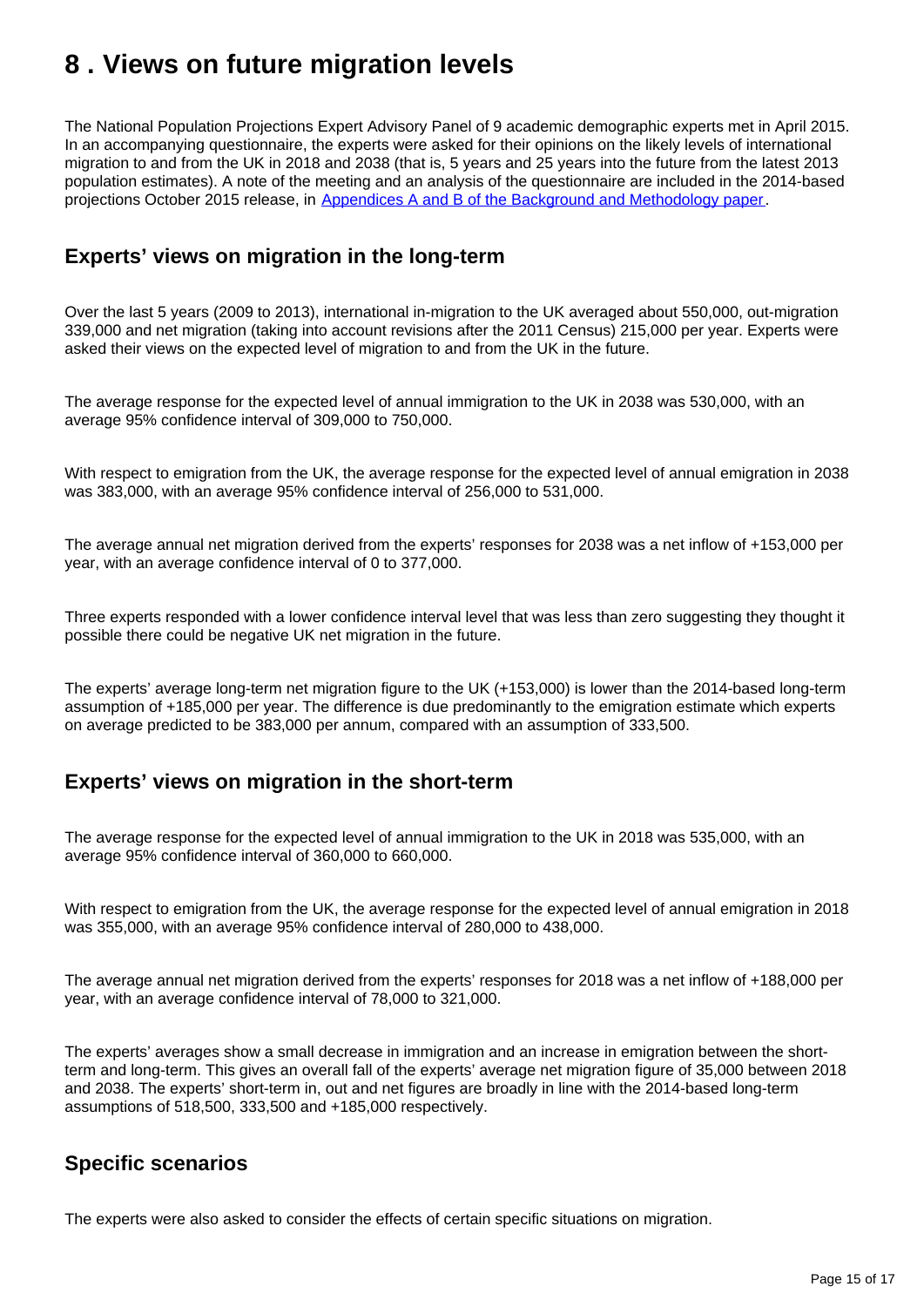#### **Continuing instability of Syria, the Ukraine and other regions**

When asked about the impact of political instability around the world, 3 experts felt that this will have little or no impact, 4 felt it would result in a small upwards movement and 2 a large upwards movement in the level of net migration in the short- and long-term.

#### **Environmental change**

In the short-term, 6 experts anticipate little or no change and 3 a small upwards movement in the level of UK net migration due to environmental change. In the long-term, responses were very similar to the short-term, with the exception of 1 expert anticipating a large upwards movement.

#### **Changing global economy**

There were mixed views on the effects of the changing global economy on migration patterns. The majority of experts suggested an upwards movement in the level of UK net migration over the next 5 years. Five felt this increase would be relatively small, whereas 2 felt it would be large.

In the long-term, responses were more evenly spread between an anticipated small downwards movement, little or no movement and a small upwards movement, with just 1 expert suggesting a large upwards movement in UK net migration over the next 25 years.

### **Other factors**

Experts were asked to suggest other factors which could impact on international and cross-border migration over the next 5 and 25 years. Factors suggested included changes to government policy, further debate regarding devolution, EU membership, the need for labour to support the elderly population, an increase in alternatives to a UK higher education and a reduction in the demand from other countries for migrants from the UK.

## **9. References**

- 1. For further information see Migration Assumptions in the UK National Population Projections: Methodology Review, available at: [http://www.ons.gov.uk/peoplepopulationandcommunity/populationandmigration](http://www.ons.gov.uk/peoplepopulationandcommunity/populationandmigration/populationprojections/methodologies/nationalpopulationprojectionsmigrationassumptionsmethodologyreview) [/populationprojections/methodologies](http://www.ons.gov.uk/peoplepopulationandcommunity/populationandmigration/populationprojections/methodologies/nationalpopulationprojectionsmigrationassumptionsmethodologyreview) [/nationalpopulationprojectionsmigrationassumptionsmethodologyreview](http://www.ons.gov.uk/peoplepopulationandcommunity/populationandmigration/populationprojections/methodologies/nationalpopulationprojectionsmigrationassumptionsmethodologyreview)
- 2. For further information see Revised methodology for setting the migration assumptions for the 2012-based national population projections, available at: [http://www.ons.gov.uk/peoplepopulationandcommunity](http://www.ons.gov.uk/peoplepopulationandcommunity/populationandmigration/populationprojections/methodologies/nationalpopulationprojectionsmigrationassumptionsmethodologyreview) [/populationandmigration/populationprojections/methodologies](http://www.ons.gov.uk/peoplepopulationandcommunity/populationandmigration/populationprojections/methodologies/nationalpopulationprojectionsmigrationassumptionsmethodologyreview) [/nationalpopulationprojectionsmigrationassumptionsmethodologyreview](http://www.ons.gov.uk/peoplepopulationandcommunity/populationandmigration/populationprojections/methodologies/nationalpopulationprojectionsmigrationassumptionsmethodologyreview)
- 3. For further information see Method for incorporating cross border migration rates into the UK National Population Projections, available at: [http://www.ons.gov.uk/peoplepopulationandcommunity](http://www.ons.gov.uk/peoplepopulationandcommunity/populationandmigration/populationprojections/methodologies/methodforincorporatingcrossbordermigrationratesintotheuknationalpopulationprojections) [/populationandmigration/populationprojections/methodologies](http://www.ons.gov.uk/peoplepopulationandcommunity/populationandmigration/populationprojections/methodologies/methodforincorporatingcrossbordermigrationratesintotheuknationalpopulationprojections) [/methodforincorporatingcrossbordermigrationratesintotheuknationalpopulationprojections](http://www.ons.gov.uk/peoplepopulationandcommunity/populationandmigration/populationprojections/methodologies/methodforincorporatingcrossbordermigrationratesintotheuknationalpopulationprojections)
- 4. For the latest migration statistics data see the Migration Statistics Quarterly Report available at: [http://www.](http://www.ons.gov.uk/peoplepopulationandcommunity/populationandmigration/internationalmigration/bulletins/migrationstatisticsquarterlyreport/previousReleases) [ons.gov.uk/peoplepopulationandcommunity/populationandmigration/internationalmigration/bulletins](http://www.ons.gov.uk/peoplepopulationandcommunity/populationandmigration/internationalmigration/bulletins/migrationstatisticsquarterlyreport/previousReleases) [/migrationstatisticsquarterlyreport/previousReleases](http://www.ons.gov.uk/peoplepopulationandcommunity/populationandmigration/internationalmigration/bulletins/migrationstatisticsquarterlyreport/previousReleases)
- 5. Autoregressive Integrated Moving Average time series modelling. Time series data are used to predict future trends. ARIMA modelling can take into account trends, seasonality, cycles, errors and non-stationary aspects of a data set when making forecasts.